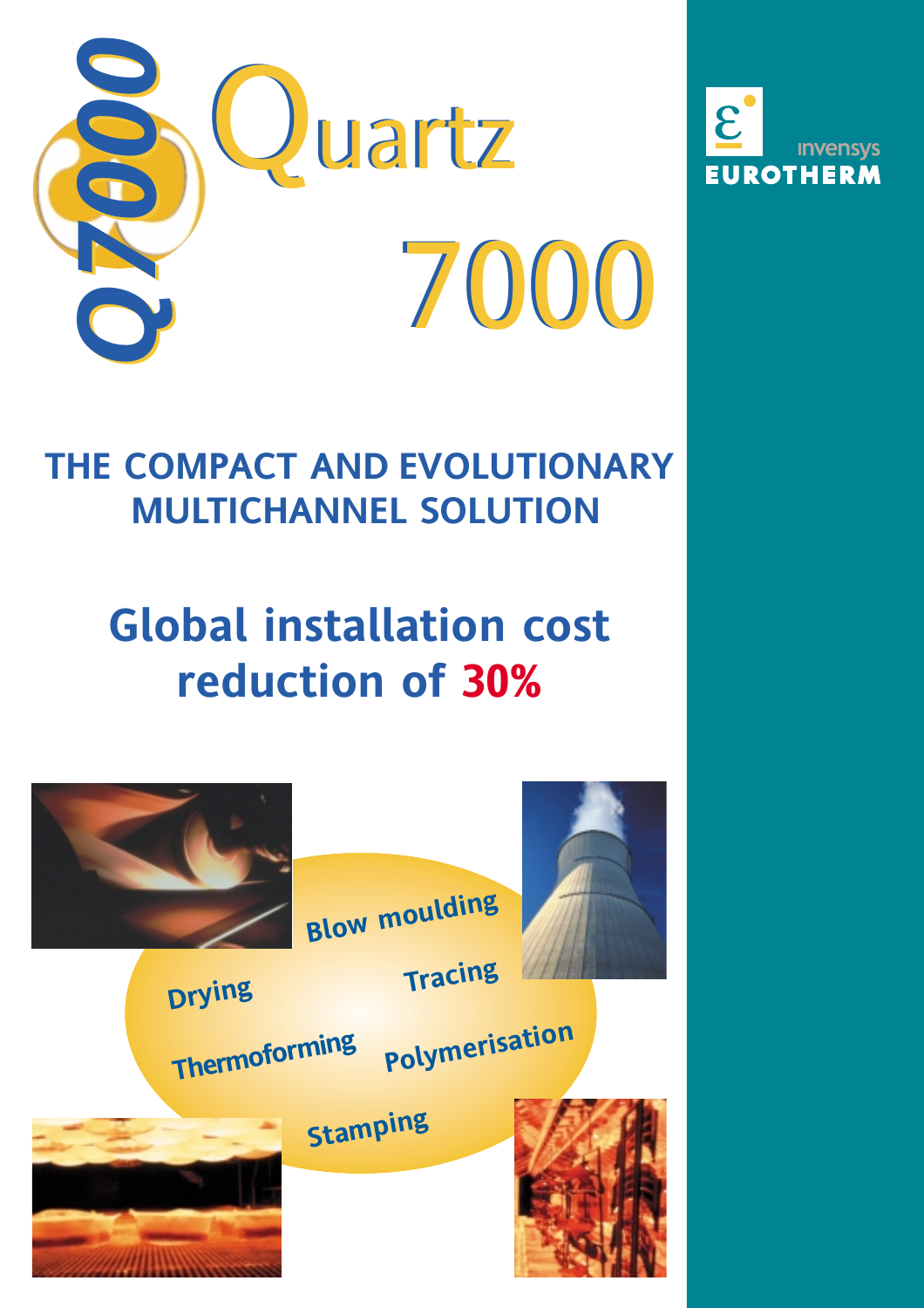

**A DRIVER and DIGITAL COMMUNICATION card associated with POWER cards with the possibility to have 9, 18, 27 or 36 channels for each subset.** 

**The subset association enables you to control hundreds of resistive or infra-red loads.**

## **Totally adapted to your needs**

#### **Kit Version :**

Version enabling the EUROTHERM concept integration in the custommer's specific mechanic







#### **19'' Rack Version :**

Up to 39 channels per 19'' rack for integration in existing cabinet

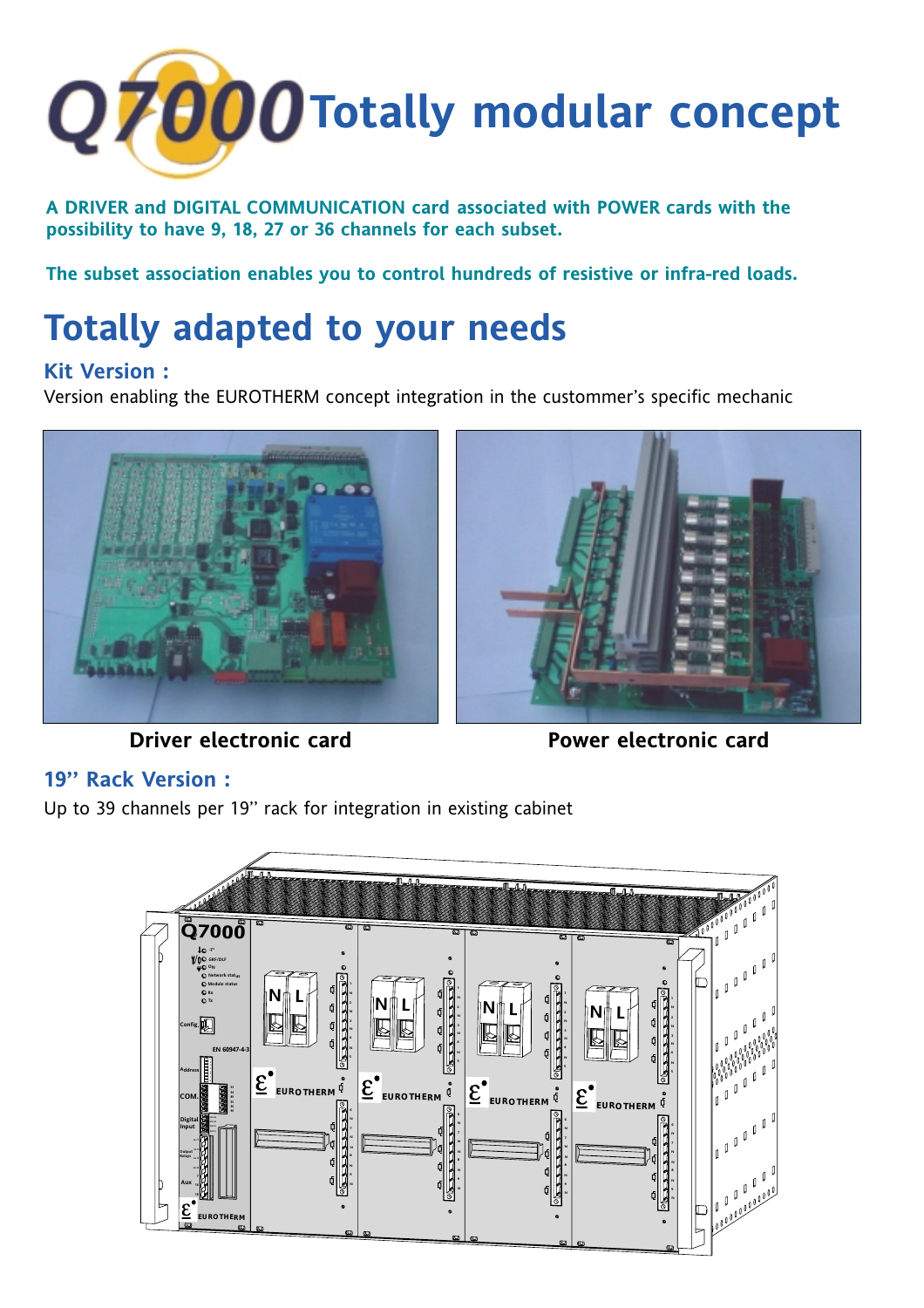#### **19'' cabinet Version :**



## **Eurotherm Global Solution**



#### **EUROTHERM turn-key solution including :**

power cabinets, supervision and EUROTHERM SUITE process control, multifunction controllers, Input/Output units, communication networks, the EUROTHERM engineering and the whole of our associated services.